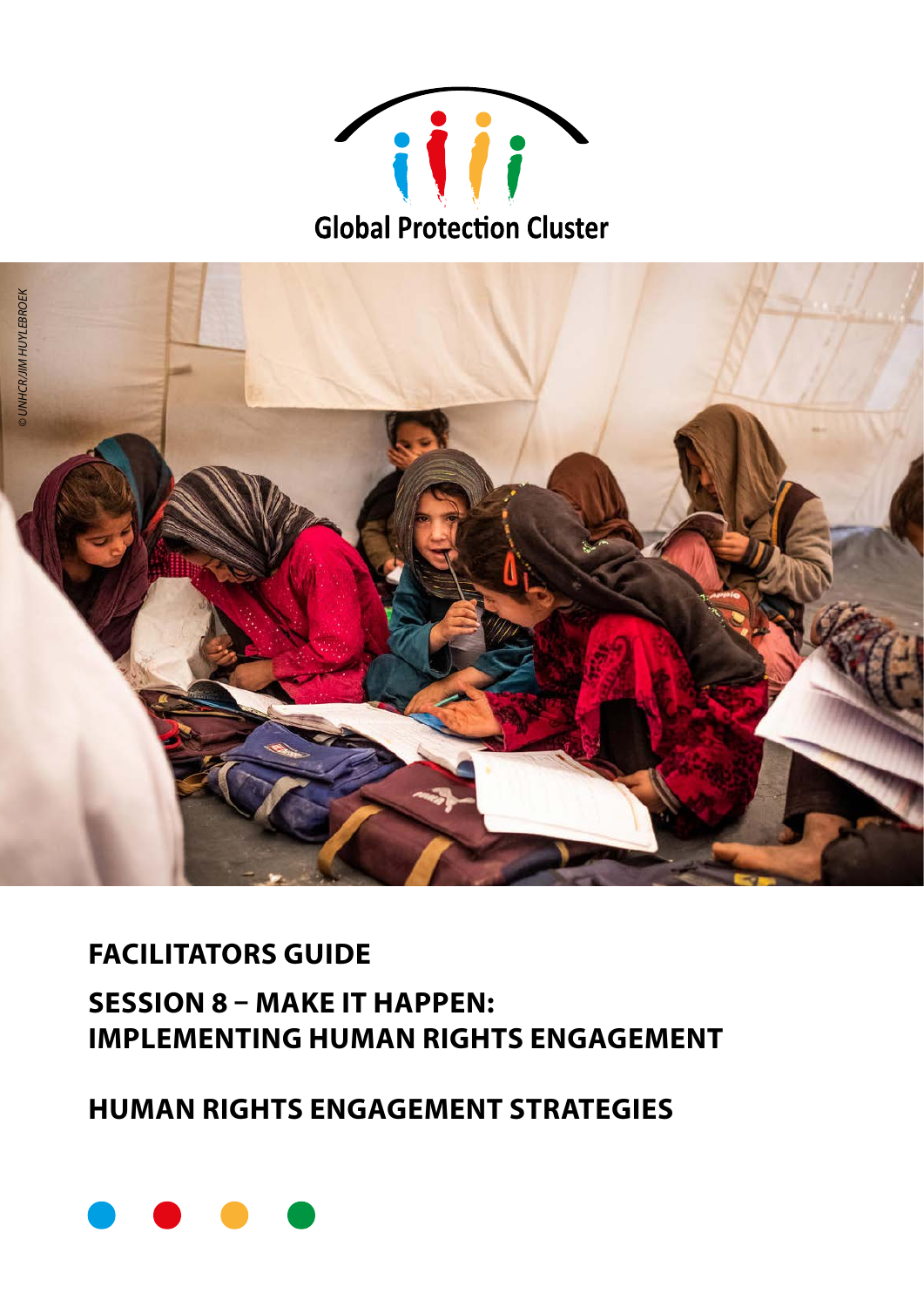<span id="page-1-0"></span>

Session overview  $\|\cdot\|$  [Notes for facilitator](#page-3-0)



*Parkistan. Afghan refugee boy reads a story to out of school refugee children. © UNHCR/Muhammad Rahim Mirza*

# FACILITATORS GUIDE SESSION 8 – MAKE IT HAPPEN: IMPLEMENTING HUMAN RIGHTS ENGAGEMENT HUMAN RIGHTS ENGAGEMENT STRATEGIES

### **PREPARATION**

- **o** Share the instructions with participants ahead of the session (immediately after the previous session)
- **o** Include the following documents:
	- **o** 4 fact sheets for field protection clusters on engaging with *[UN Human Rights Mechanisms](https://www.globalprotectioncluster.org/tools-and-guidance/essential-protection-guidance-and-tools/humanrights-
engagement-guidance-and-tools/
)*
	- **o** Practical guide on collaboration with NHRIs [available here.](https://www.globalprotectioncluster.org/wpcontent/
uploads/PCs-engagement-with-NHRIs_4.8.21-FINAL.pdf)
	- **•** Guide for field protection clusters on collaboration with NHRIs
	- o Calendar of events for the mechanisms <https://www.ohchr.org/EN/HRBodies/UPR/Pages/CyclesUPR.aspx>

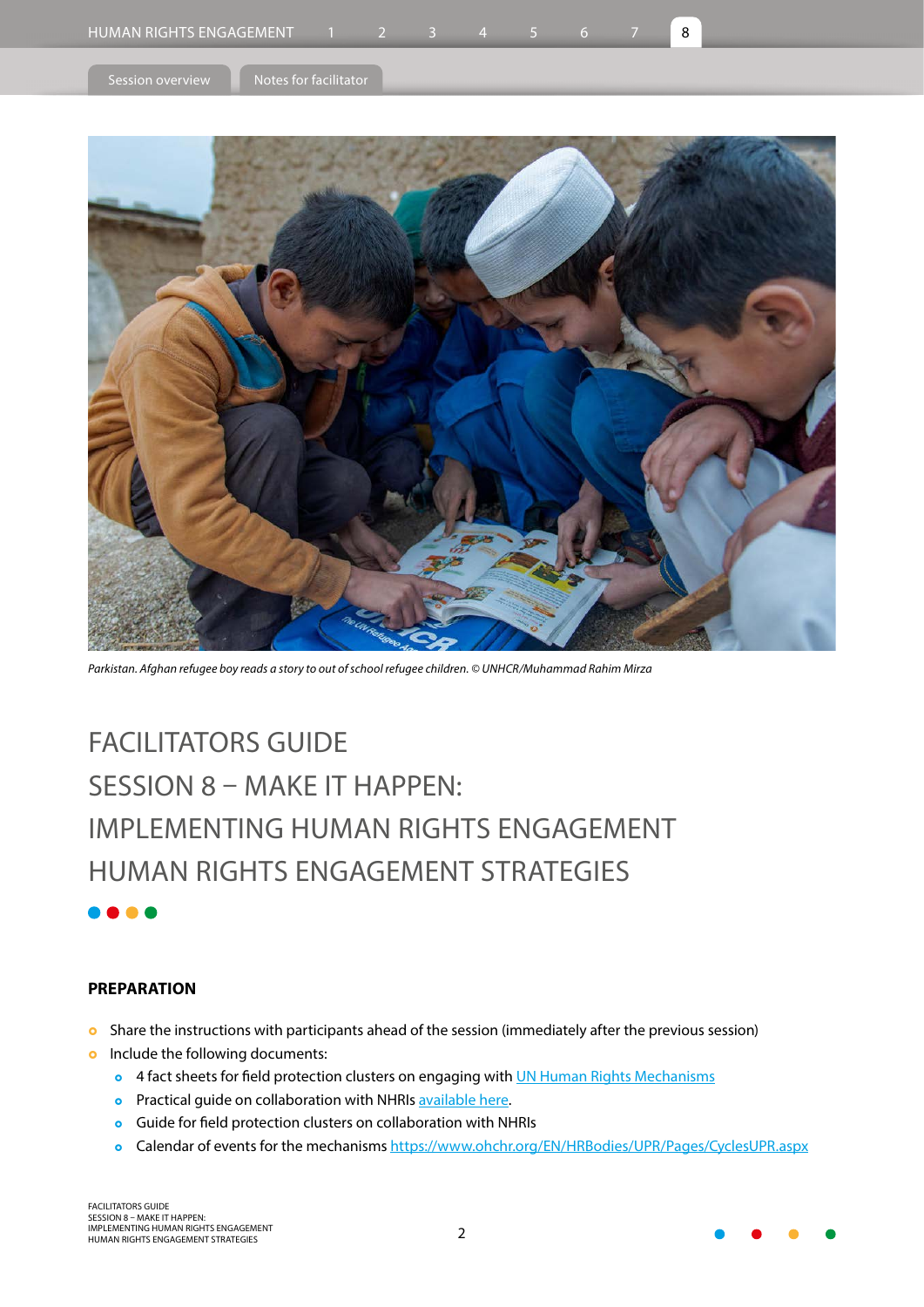[Session overview](#page-1-0) **Notes** for facilitator

# SESSION OVERVIEW

### $\bullet$   $\bullet$   $\bullet$

| <b>Section</b>                    | <b>Content</b>                                                                                                                                                                                                                                                         | <b>Timing</b> |
|-----------------------------------|------------------------------------------------------------------------------------------------------------------------------------------------------------------------------------------------------------------------------------------------------------------------|---------------|
| Introduction                      | Topics covered in this webinar<br>۰                                                                                                                                                                                                                                    | 2 minutes     |
| Objectives                        | The objective of this session is to exchange ideas, concrete action<br>$\bullet$<br>points and experiences on how to implement HRE on the ground.<br>Create a space for participants to ask concrete questions to<br>$\bullet$<br>colleagues from different operations | 3 minutes     |
| Presentations and<br>Q&As<br>ट्टि | Allow each participant/group of participants to share their screen<br>$\bullet$<br>and present their plan to implement HRE in their operations.<br>Each person/group has 5 mins to present and another 5 mins to<br>$\bullet$<br>take questions from colleagues        | 80 minutes    |
| Closing                           | If there is more time, allow for more questions or any discussions<br>$\bullet$<br>that needed more time. Then thank participants for their<br>presentations and for taking part in this course.                                                                       | 5 minutes     |
| <b>Total time</b>                 |                                                                                                                                                                                                                                                                        | 90 minutes    |

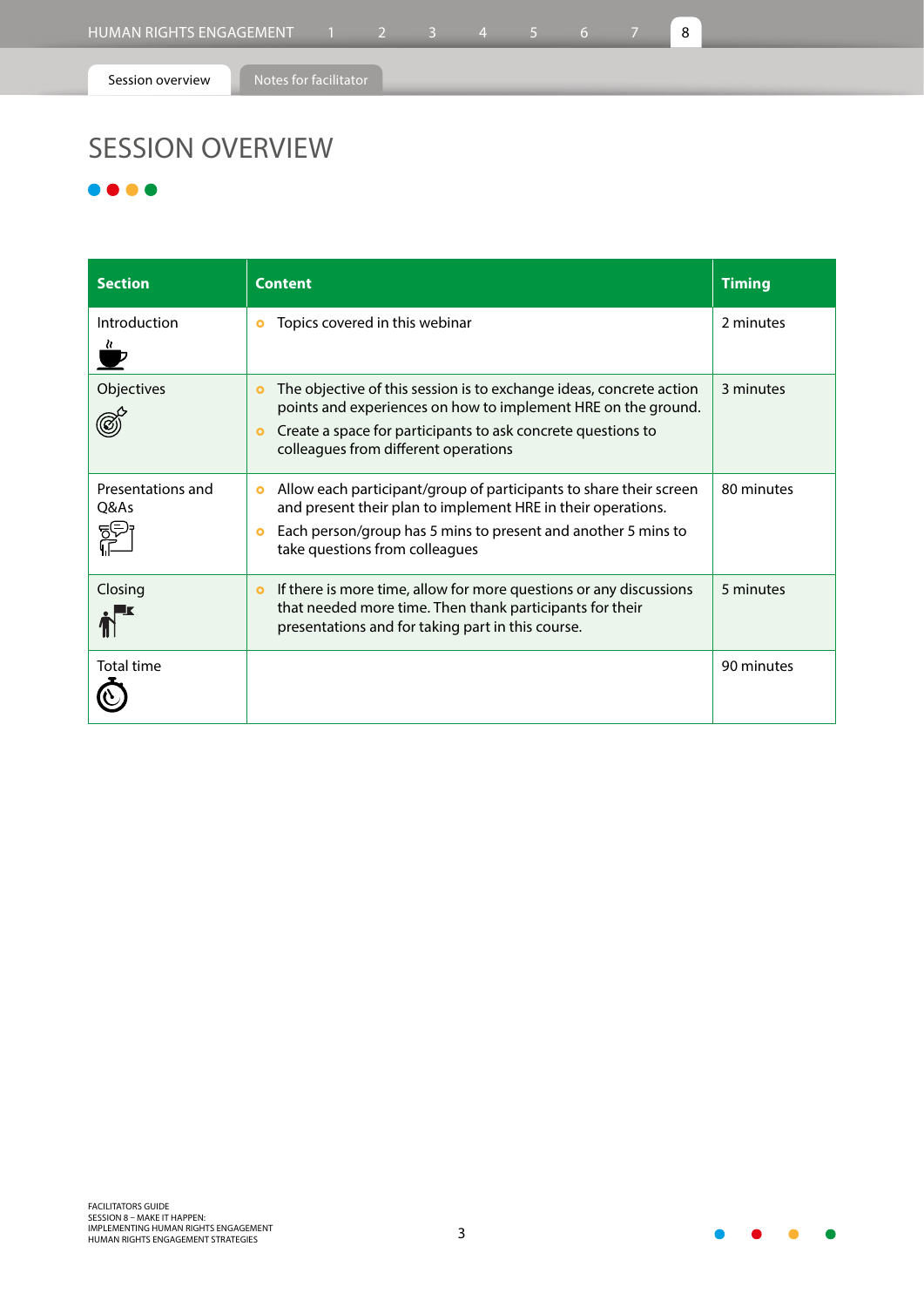<span id="page-3-0"></span>

[Session overview](#page-1-0) **Notes for facilitator** 

# NOTES FOR FACILITATOR

Send the below instructions to all participants ahead of time.

### **Session 8 - Implementing HRE**

### **Exercise to be prepared by participants ahead of session 8 to be presented during the session**

### **Use the following reference documents:**

- **o** 4 Fact sheets for field protection clusters on engagement with human rights mechanisms available here: [https://www.globalprotectioncluster.org/tools-and-guidance/essential-protection-guidance-and-tools/human](https://www.globalprotectioncluster.org/tools-and-guidance/essential-protection-guidance-and-tools/human-rights-engagement-guidance-and-tools/ )[rights-engagement-guidance-and-tools/](https://www.globalprotectioncluster.org/tools-and-guidance/essential-protection-guidance-and-tools/human-rights-engagement-guidance-and-tools/ )
- **o** Practical guide on collaboration with NHRIs available here: [https://www.globalprotectioncluster.org/wp](https://www.globalprotectioncluster.org/wp-content/uploads/PCs-engagement-with-NHRIs_4.8.21-FINAL.pdf)[content/uploads/PCs-engagement-with-NHRIs\\_4.8.21-FINAL.pdf](https://www.globalprotectioncluster.org/wp-content/uploads/PCs-engagement-with-NHRIs_4.8.21-FINAL.pdf)

### **Instructions:**

The objective of this exercise is that you create a practical, real scenario human rights engagement mini strategy based on your current country operation context/ your respective portfolio if working at global level. Participants working in the same country operation can prepare a joint action plan and work together in a team. When you are elaborating the outline of the human rights engagement strategy, take into consideration all steps of the human rights engagement cycle.

During last session of the learning programme, you will be invited to present concrete actions your cluster/ your respective portfolio can take to engage with the different Human Rights Mechanisms in 2022. Please prepare a 5 mins presentation which will be followed in the last session by brief exchange and feedback from colleagues. You can use any tool that is convenient for you (Canva, PPT, word, excell etc.).

**Please consult the calendar of events available here to check the dates for upcoming sessions relevant to your operation: [https://www.ohchr.org/EN/HRBodies/UPR/Pages/CyclesUPR.aspx](https://www.ohchr.org/EN/HRBodies/UPR/Pages/CyclesUPR.aspx )** 

#### **Here are some guiding questions to consider when working on your presentation:**

- **•** What are the main human rights concerns that have been identified in your country operation (one or more)
- **o** What's the right that is being violated? Refer to the legal framework and applicable domestic laws as well as regional and international conventions)
- **•** Who are the partners in the cluster that have the capacity to intervene?
- **o** Are there other actors that should be invited to join/ approached?
- **•** Who are the perpetrators, who are the duty bearers (which agency in the government?) and who are the affected populations?
- **o** Have there been efforts in the past to address these concerns?
- **•** What type of advocacy/communication can be put in place on this matter (whether with partners, government or the affected population) if any?
- **o** What actions do we want to take in 2022 to address the concern?
- **o** What do the planned interventions look like and how can the Human Rights Mechanisms be of help?